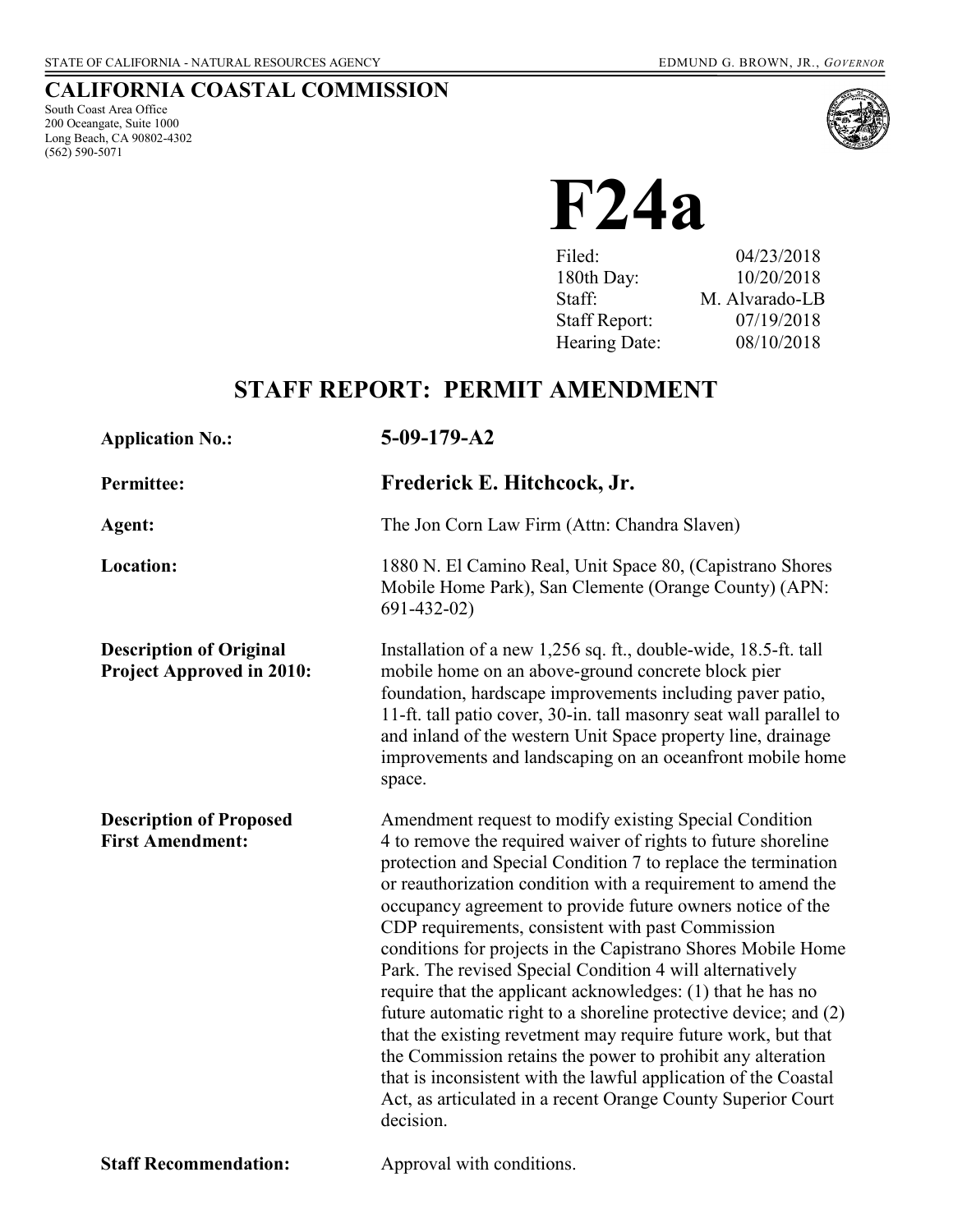$\overline{a}$ 

# **SUMMARY OF STAFF RECOMMENDATION**

In June 2010, the Commission approved the coastal development permit (CDP) 5-09-179 with seven special conditions for the installation of a new mobile home and associated improvements at Unit Space 80 within the ocean-fronting Capistrano Shores Mobile Home Park (Park) in the City of San Clemente. Special Condition 4 requires, in part, that the applicant waive any rights to shoreline protection that may exist under Public Resources Code section 30235 for the proposed new mobile/manufactured home. Special Condition 7 requires that upon legal conveyance of the applicant's interest in Unit Space 80 to a third party, the development authorized by CDP 5-09-179 shall terminate and all development authorized by CDP 5-09-179 shall be removed unless the development is reauthorized by another coastal development permit. Special Condition 7 served as an alternative measure to provide future owners notice of the CDP requirements in lieu of a generic deed restriction since the applicant argued the property owner, Capistrano Shores, Inc.<sup>1</sup>was unwilling to record a deed restriction.

Commission Staff recommends approval of the amendment request. **Special Condition 4**, as modified, requires the applicant to acknowledge both: (1) that he has no future automatic right to a shoreline protective device; and (2) that the existing revetment may require future work, but that the Commission retains the power to prohibit any alteration that is inconsistent with the lawful application of the Coastal Act<sup>2</sup>. Special Condition 7, as modified, requires an amendment to the individual mobile home owner's occupancy agreement be executed by the applicant to provide future owners notice of the CDP requirements. Both conditions as modified are consistent with conditions imposed on recent applications for replacement mobile/manufactured homes at the Park (e.g. CDP Nos. 5-14-1582, 5-16-0265, & 5-16-0624). The applicant agrees with the staff's recommendation.

**PROCEDURAL NOTE:** The Commission's regulations (14 Cal. Code of Regulations Section 13166.) provide for referral of permit amendment requests to the Commission if:

- 1) The Executive Director determines that the proposed amendment is a material change,
- 2) Objection is made to the Executive Director's determination of immateriality and the Executive Director determines that the objection does raise an issue of conformity with the applicable standard of review, or
- 3) Objection is made to the Executive Director's determination of immateriality, and three commissioners object to the Executive Director's designation of immateriality

Section 30600(c) of the Coastal Act provides for the issuance of coastal development permits directly by the Commission in regions where the local government having jurisdiction does not have a certified Local Coastal Program. The City of San Clemente only has a certified Land Use Plan and has not exercised the options provided in 30600(b) or 30600.5 to issue its own permits. Therefore, the Coastal Commission is the permit issuing entity and the standard of review is Chapter 3 of the Coastal Act. The certified Land Use Plan may be used for guidance.

 $1$  The applicant would own the new mobile home, but does not hold fee title to the land at Unit Space 80. Capistrano Shores, Inc. is a non-profit mutual benefit corporation in which the applicant holds a 1/90 "membership" interest which allows the use of the Unit Space 80 for mobile home purposes.

 $2$  As recently articulated in an Orange County superior court case involving a similar development proposal for a similarly-situated mobile home owner in the Capistrano Shores Mobile Home Park. (*See Capistrano Shores Property LLC v. Cal. Coastal Com.*, Case No. 30-2015-00785032-CU-WM-CJC.)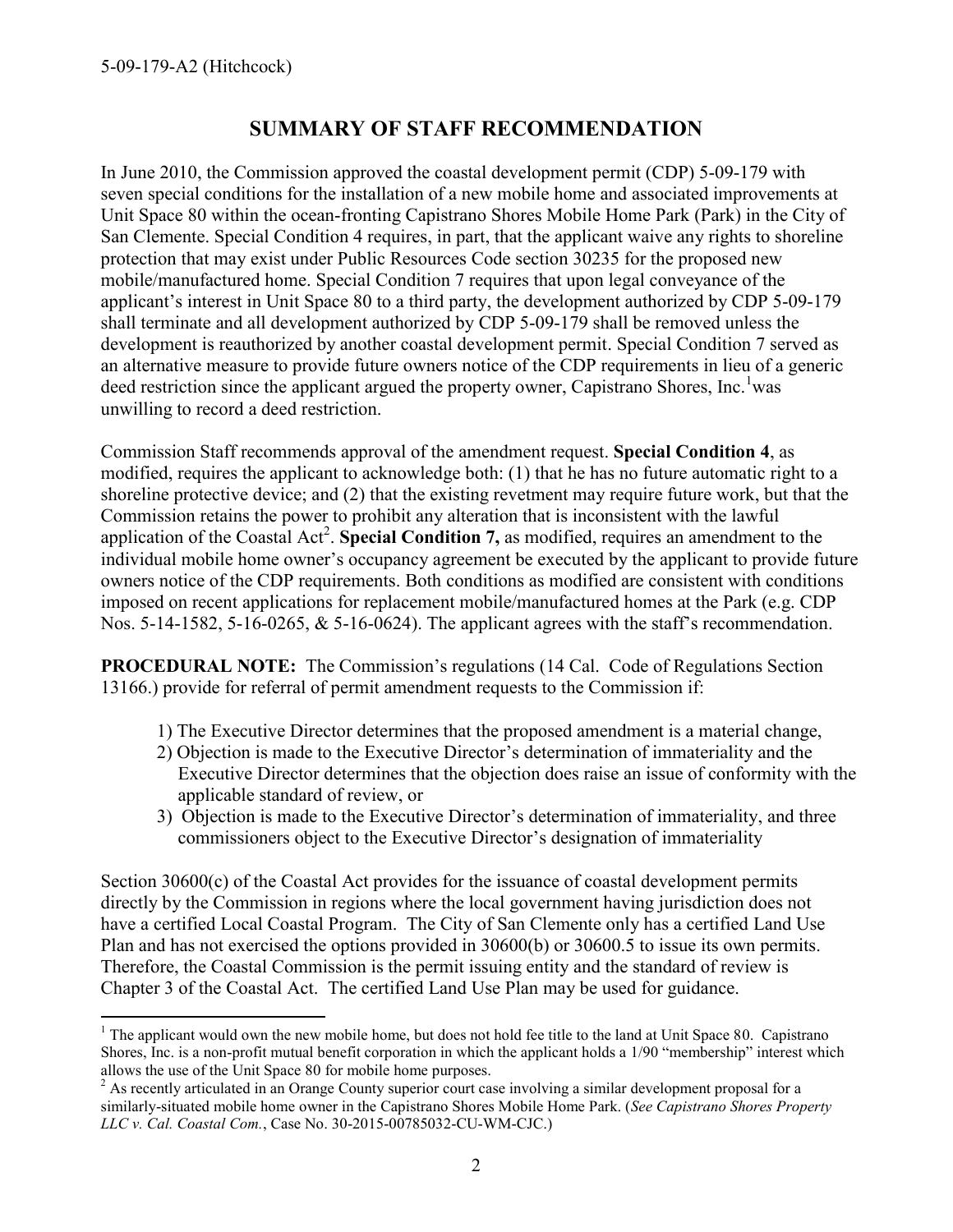# **TABLE OF CONTENTS**

### **APPENDICES**

Appendix A - Substantive File Documents

# **EXHIBITS**

Exhibit 1 – Project Location Exhibit  $2 - \text{Memorandum of Decision}$ Exhibit 3 – Writ of Mandate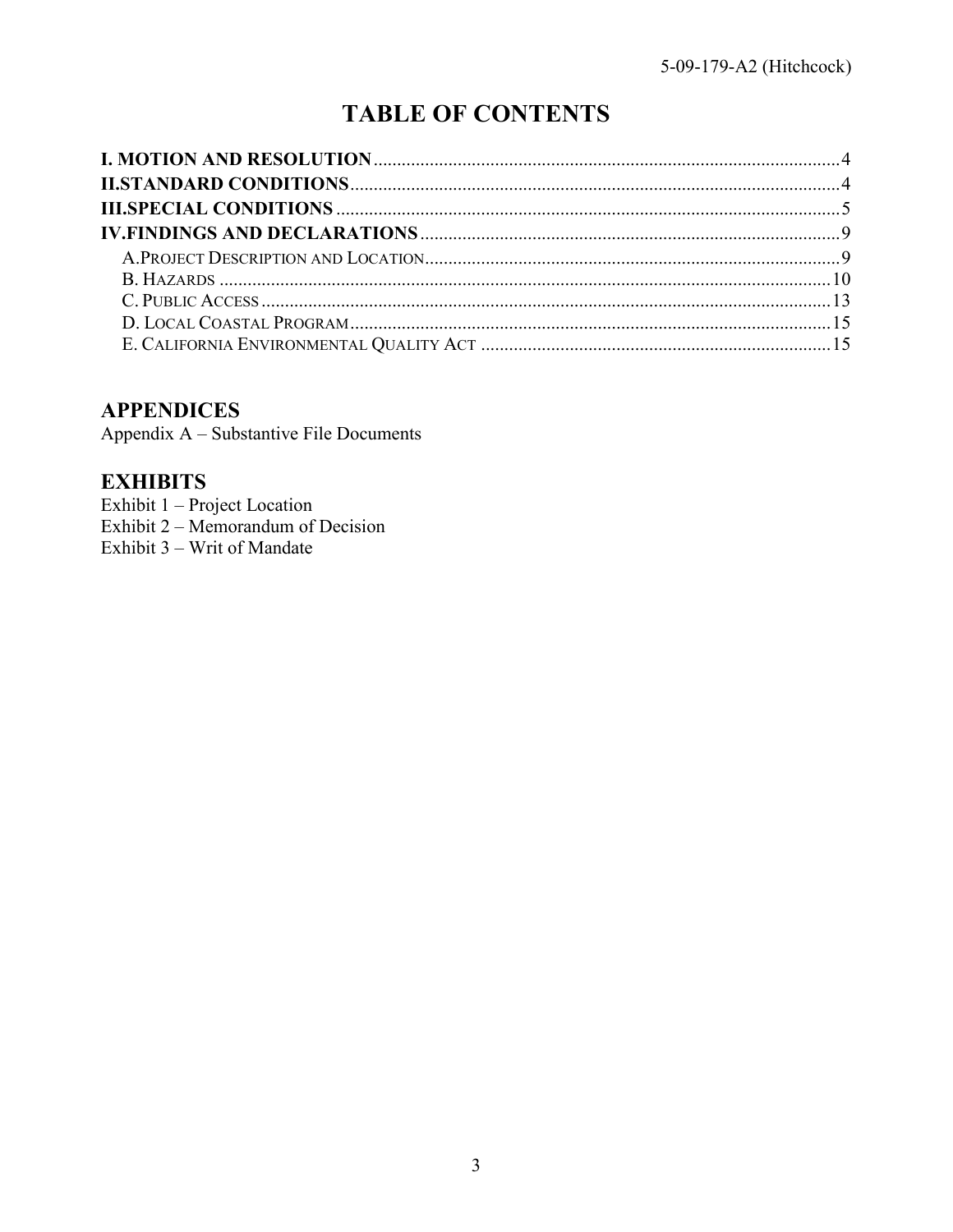# <span id="page-3-0"></span>**I. MOTION AND RESOLUTION**

#### **Staff Recommendation of Approval**

Staff recommends that the Commission adopt the following resolution. The motion passes only by affirmative vote of a majority of the Commissioners present.

### **Motion:**

*I move that the Commission approve Coastal Development Permit Amendment 5-09-179-A2, pursuant to the staff recommendation.* 

Staff recommends a **YES** vote on the foregoing motion. Passage of this motion will result in conditional approval of the permit amendment and adoption of the following resolution and findings. The motion passes only by affirmative vote of a majority of the Commissioners present.

# **Resolution:**

The Commission hereby **approves** the proposed coastal development permit amendment and adopts the findings set forth below on the grounds that the development, as amended and subject to conditions, will be in conformity with the policies of Chapter 3 of the Coastal Act and will not prejudice the ability of the local government having jurisdiction over the area to prepare a Local Coastal Program conforming to the provisions of Chapter 3. Approval of the permit complies with the California Environmental Quality Act because either 1) feasible mitigation measures and/or alternatives have been incorporated to substantially lessen any significant adverse effects of the development on the environment, or 2) there are no further feasible mitigation measures or alternatives that would substantially lessen any significant adverse impacts of the development on the environment.

# <span id="page-3-1"></span>**II. STANDARD CONDITIONS**

This permit is granted subject to the following standard conditions:

- 1. **Notice of Receipt and Acknowledgment**. The permit is not valid and development shall not commence until a copy of the permit, signed by the permittee or authorized agent, acknowledging receipt of the permit and acceptance of the terms and conditions, is returned to the Commission office.
- 2. **Interpretation.** Any questions of intent of interpretation of any condition will be resolved by the Executive Director or the Commission.
- 3. **Assignment.** The permit may be assigned to any qualified person, provided assignee files with the Commission an affidavit accepting all terms and conditions of the permit.
- 4. **Terms and Conditions Run with the Land.** These terms and conditions shall be perpetual, and it is the intention of the Commission and the permittee to bind all future owners and possessors of the subject property to the terms and conditions.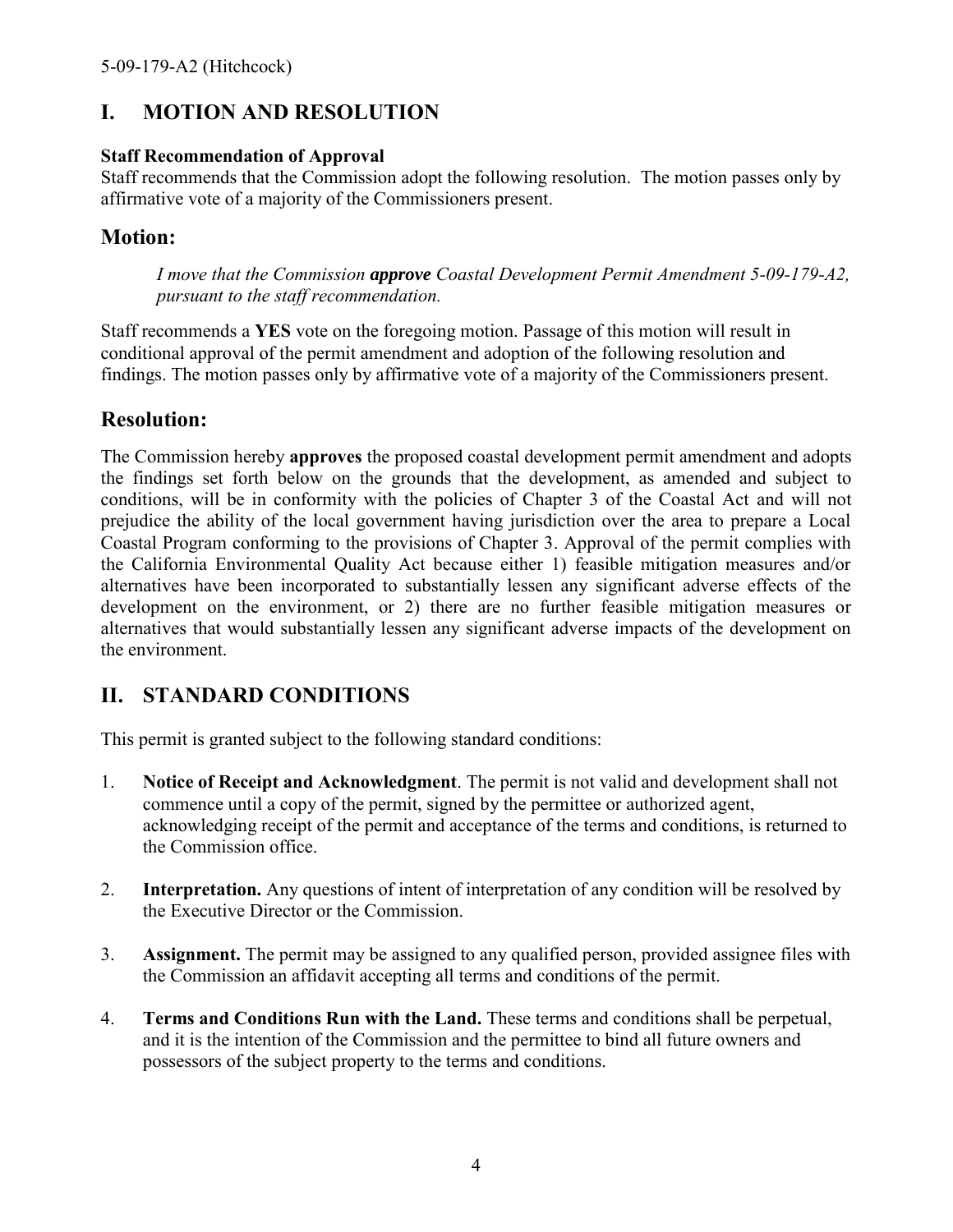# <span id="page-4-0"></span>**III. SPECIAL CONDITIONS**

**NOTE**: The seven special conditions approved by the Commission in its prior action on Coastal Development Permit Application No. 5-09-179 are listed below. Special Conditions 1 through 3, 5 and 6 continue to apply; however, the applicant requests amendments to Special Condition 4 and 7 as follows: (Language to be added to the conditions is shown in **underlined and bold text**, and language to be deleted is identified by strike-out):

1. Storage of Construction Materials, Mechanized Equipment and Removal of Construction Debris

The applicant shall comply with the following construction-related requirements:

- A. No construction materials, debris, or waste shall be placed or stored where it may enter the storm drain system leading to the Pacific Ocean;
- B. Any and all debris resulting from construction activities shall be removed from the project site within 24 hours of completion of the project;
- C. Erosion control/sedimentation Best Management Practices (BMP's) shall be used to control sedimentation impacts to coastal waters during construction. BMPs shall include, but are not limited to: placement of sand bags around drainage inlets to prevent runoff/sediment transport into the storm drain system and a pre- construction meeting to review procedural and BMP guidelines;
- D. Construction debris and sediment shall be removed from construction areas each day that construction occurs to prevent the accumulation of sediment and other debris which may be discharged into coastal waters. Debris shall be disposed of outside the coastal zone, as proposed by the applicant.
- E. Concrete trucks and tools used for construction of the approved development shall be rinsed off-site;
- F. Staging and storage of construction machinery and storage of debris shall not take place on any sandy beach areas or areas containing any native vegetation.

#### 2. Drainage Plan

The applicant shall conform to the site drainage details depicted in the hardscape plan received in the Commission's office on 09/17/09 depicting proposed concrete pavers sloped to drain to the back (street side) of the mobile home unit space and an overflow area drain both directed to an underground dry well for on-site percolation of runoff from all site impervious areas. Any proposed changes to the approved plan shall be reported to the Executive Director. No changes to the approved plan shall occur without a Commission amendment to this coastal development permit unless the Executive Director determines that no amendment is legally required.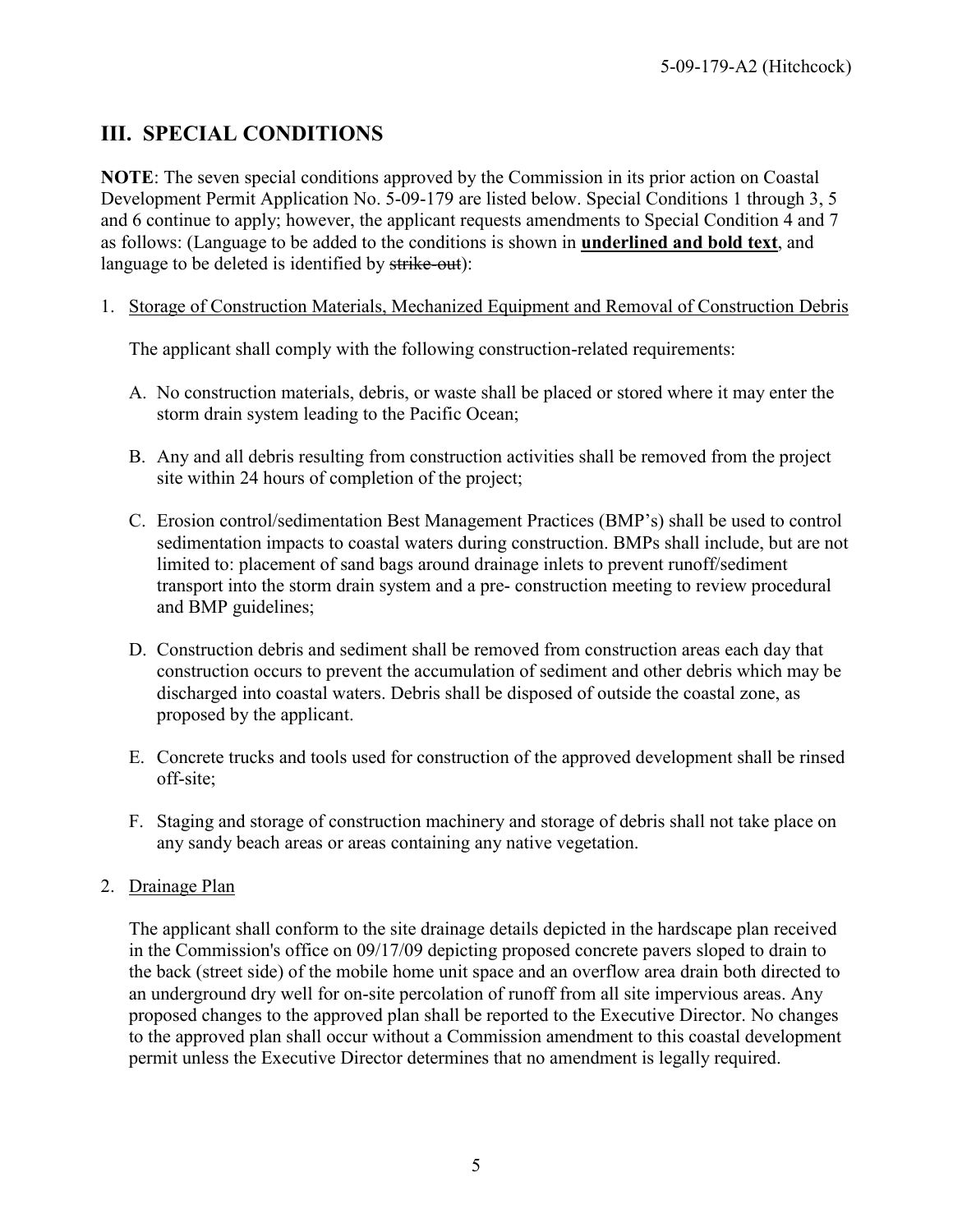#### 3. Landscaping – Native, Drought Tolerant, Non-Invasive Plants

All areas affected by construction activities not occupied by structural development shall be revegetated for erosion control purposes. Vegetated landscaped areas shall consist of non-invasive and drought-tolerant plants. No plant species listed as problematic and/or invasive by the California Native Plant Society [\(http://www.CNPS.org/\)](http://www.cnps.org/), the California Invasive Plant Council (formerly the California Exotic Pest Plant Council) [\(http://www.cal-ipc.org/\)](http://www.cal-ipc.org/), or as may be identified from time to time by the State of California shall be employed or allowed to naturalize or persist on the site. No plant species listed as a "noxious weed" by the State of California or the U.S. Federal Government shall be utilized within the property. All plants shall be low water use plants as identified by California Department of Water Resources (See: [http://www.owue.water.ca.gov/docs/wucols00.pdf\)](http://www.owue.water.ca.gov/docs/wucols00.pdf).

#### 4. Future Response to Erosion/No Future Shoreline Protective Device

- A. No repair or maintenance, enhancement, reinforcement, or any other activity affecting the existing shoreline protective device is authorized by this coastal development permit.
- B. By acceptance of this Permit, the applicant waives, on behalf of himself and all successors and assigns of Unit Space #80, any rights to new shoreline protection that may exist under Public Resources Code Section 30235 to protect the proposed new mobile home on Unit Space #80.
- C. By acceptance of this permit, the applicant further agrees, on behalf of himself and all successors and assigns to Unit Space #80, that the applicant and all successors and assigns shall remove the development authorized by this permit, including the residence, foundations, patio covers, if any government agency has issued a permanent order that the structure not be occupied due to the threat of or actual damage or destruction to the premises resulting from waves, erosion, storm conditions, sea level rise, or other natural hazards in the future. In the event that portions of the development fall to the beach before they are removed, the applicant or successor shall remove all recoverable debris associated with the development from the beach and ocean and lawfully dispose of the material in an approved disposal site. Such removal shall require a coastal development permit.

#### **Shoreline Hazards**

**No repair or maintenance, enhancement, reinforcement, or any other activity affecting the existing shoreline protective device protecting the mobile home park (Capistrano Shores Mobile Home Park) owned by Capistrano Shores Inc., is authorized by this coastal development permit (the "Permit"). By acceptance of this permit, the applicant, on behalf of himself and all successors and assigns to the applicant's mobile home space (Unit 80), acknowledges that (a) Unit 80 and any structures within that space may become threatened in the future (by floods, wave uprush, tsunami, sea level rise, etc.) and (b) the revetment and bulkhead owned by Capistrano Shores, Inc., that currently protect the entire park, may not continue to provide the protection that they currently provide unless they can be repaired, maintained, enhanced, or reinforced in the future. However, the applicant, on behalf of himself and all successors and assigns, further acknowledges that**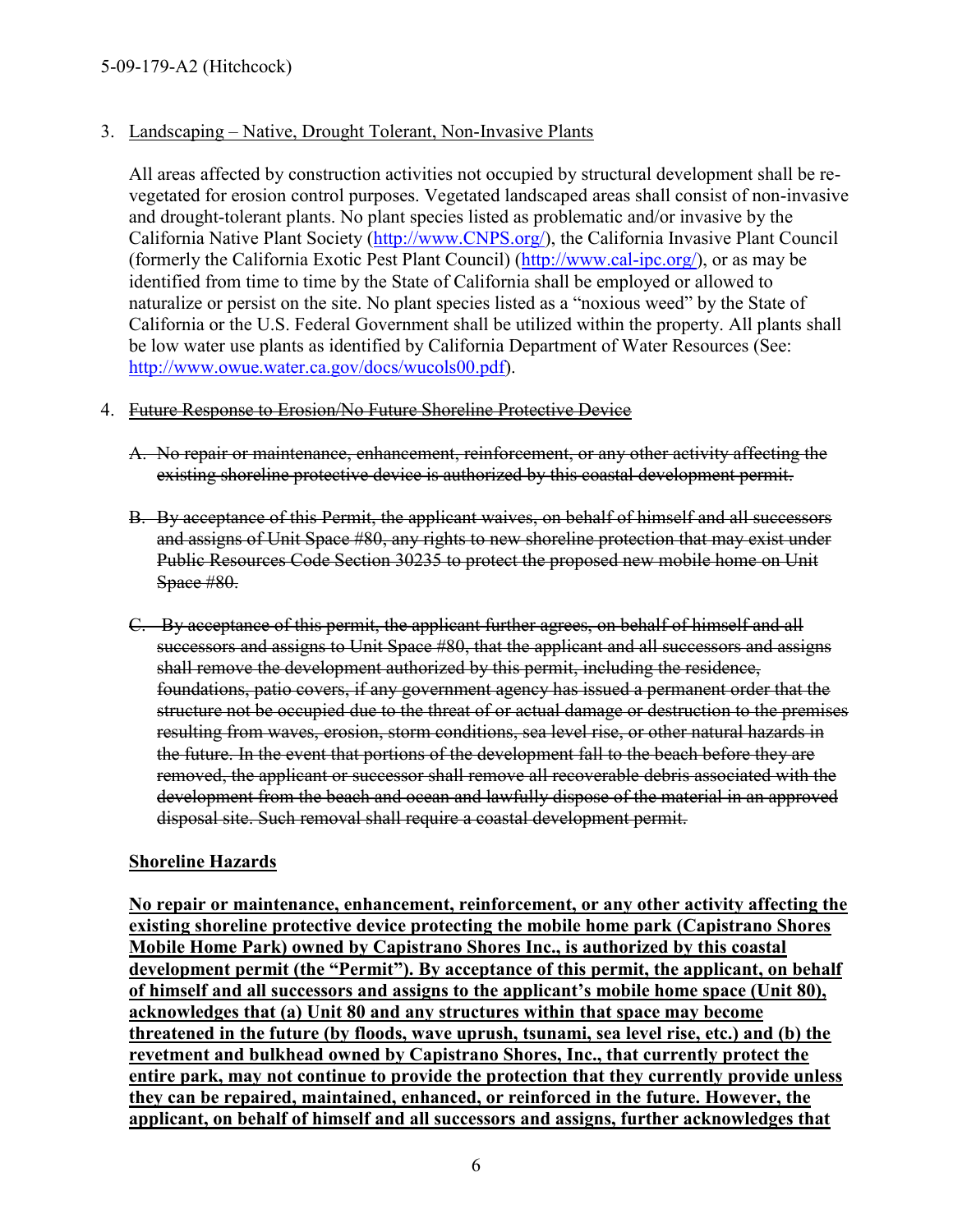**expansions or alterations thereof require a Coastal Development permit, which the Commission may deny if future requests for such expansions or alterations are inconsistent with the lawful application of the Coastal Act as articulated in the ruling of the Orange County Superior Court in** *Capistrano Shores Property LLC v. California Coastal Commission***, Case No. 30-2015-00785032-CU-WM-CJC, which is attached to the findings for this Permit a[s Exhibits 2](https://documents.coastal.ca.gov/reports/2018/8/f24a/f24a-8-2018-exhibits.pdf) & 3.**

**By acceptance of this permit, the applicant further acknowledges and agrees on behalf of himself and all successors and assigns that he shall remove the development authorized by this Permit (including the residence, foundations, patio covers, etc.) if any government agency has issued a permanent and final order that the structure is not to be occupied due to the threat of or actual damage or destruction to the premises resulting from waves, erosion, storm conditions, sea level rise, or other natural hazards in the future. In the event that portions of the development become dislodged or dislocated onto the beach before they are removed, the applicant or successor shall remove all recoverable debris associated with the development from the beach and ocean and lawfully dispose of the material in an approved disposal site. Such removal shall require a coastal development permit.** 

#### 5. Future Development

This permit is only for the development described in Coastal Development Permit No. 5-09- 179. Pursuant to Title 14 California Code of Regulations Section 13250(b)(6), the exemptions otherwise provided in Public Resources Code Section 30610(a) shall not apply to the development governed by Coastal Development Permit No. 5-09-179. Accordingly, any future improvements to the development authorized by this permit, including but not limited to repair and maintenance identified as requiring a permit in Public Resources Section 30610(d) and Title 14 California Code of Regulations Sections 13252(a)-(b), shall require an amendment to Permit No. 5-09-179 from the Commission or shall require an additional coastal development permit from the Commission or from the applicable certified local government.

#### 6. Assumption of Risk, Waiver of Liability and Indemnity

By acceptance of this permit, the applicant acknowledges and agrees (i) that Unit Space #80 may be subject to hazards from flooding and wave uprush, tsunami, sea level rise, and erosion; (ii) to assume the risks to the applicant and the property that is the subject of this permit of injury and damage from such hazards in connection with this permitted development; (iii) to unconditionally waive any claim of damage or liability against the Commission, its officers, agents, and employees for injury or damage from such hazards; and (iv) to indemnify and hold harmless the Commission, its officers, agents, and employees with respect to the Commission's approval of the project against any and all 5-09-179 (Hitchcock) Staff Report–Regular Calendar Page 6 of 14 liability, claims, demands, damages, costs (including costs and fees incurred in defense of such claims), expenses, and amounts paid in settlement arising from any injury or damage due to such coastal hazards.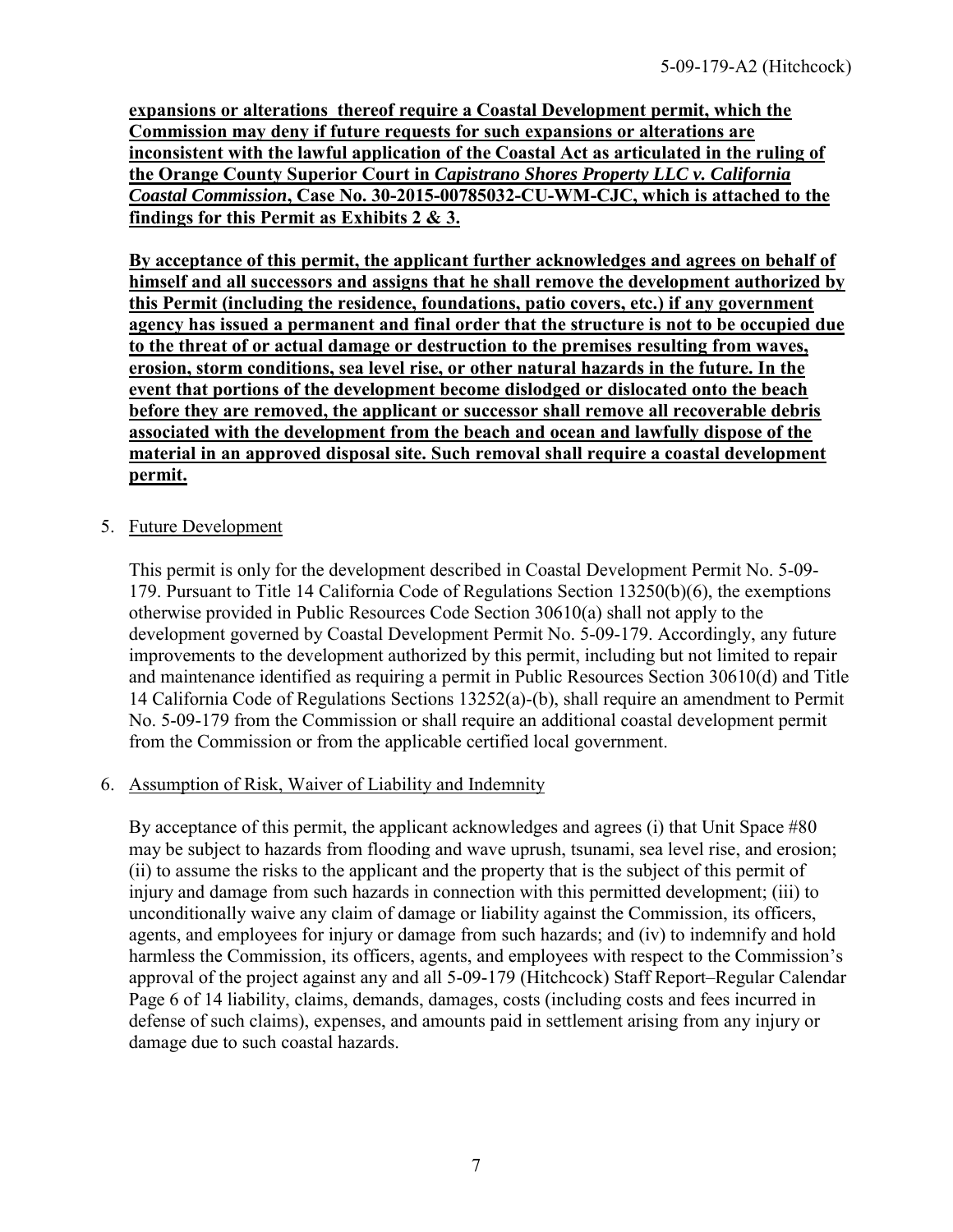#### 7. Termination or Reauthorization

The development authorized in Coastal Development Permit No.:5-09-179 shall terminate on the legal conveyance of the applicant's or co-applicant's interest in Unit Space #80 to a third party, subject to the exception listed herein. For purposes of this Special Condition, a "third party" is any person or entity that is not the applicant (Frederick E. Hitchcock Jr.) nor a beneficiary under The Frederick E. Hitchcock Jr. 1999 Family Trust dated November 1, 1999 (the co-applicant for this permit). Prior to the conveyance to a third party, all development authorized by Coastal Development Permit No.:5-09-179 shall be removed in accordance with a plan pre-approved by the Executive Director, unless the development is reauthorized by another Coastal Development Permit. Commission approval of the third party application for reauthorization of the permit must be made prior to the date of legal conveyance to the third party. Revocation of the Trust shall be considered conveyance to a third party, for purposes of this condition.

#### **Occupancy Agreement**

**PRIOR TO ISSUANCE OF THE COASTAL DEVELOPMENT PERMIT AMENDMENT, the applicant shall submit to the Executive Director for review and written approval documentation demonstrating that the landowner and the applicant have executed an Amendment to the Occupancy Agreement for the applicant's mobile home space, (1) stating that pursuant to this permit, the California Coastal Commission has authorized the placement of a manufactured home and related accessory structures, including without limitation, manufactured home foundation system and patio covers, on the mobile home space, subject to terms and conditions that restrict the use and enjoyment of the manufactured home and related accessory structures located on the mobile home space; and (2) stating that the Special Conditions of this permit are restrictions on the use and enjoyment of the manufactured home and related accessory structures located on the mobile home space. The Amendment to the Occupancy Agreement shall also state that, in the event of an extinguishment or termination of the Occupancy Agreement for any reason, the terms and conditions of this permit shall continue to restrict the use and enjoyment of the manufactured home and accessory structures located on the mobile home space of the mobile home park so long as either this permit or the development it authorizes, or any part, modification, or amendment thereof, remains in existence on the mobile home space. Notwithstanding the foregoing, the landowner and lessee may, at their discretion, extend, assign, execute a new Occupancy Agreement, providing that the Occupancy Agreement provision required under this Permit Condition may not be deleted, altered or amended without prior written approval of the Executive Director of the Coastal Commission or by approval of an amendment to this coastal development permit by the Commission, if legally required.**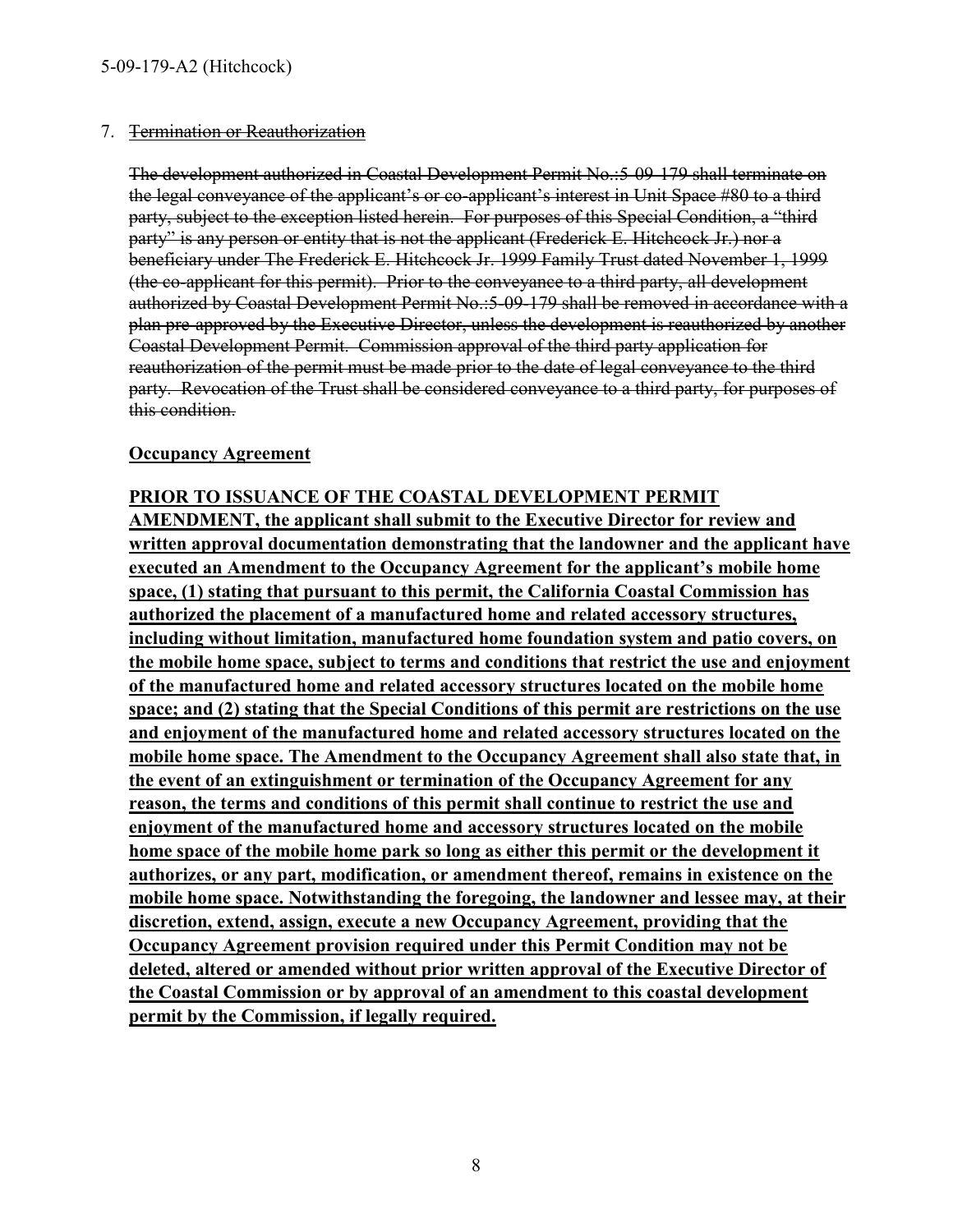### <span id="page-8-0"></span>**IV. FINDINGS AND DECLARATIONS**

#### <span id="page-8-1"></span>**A. PROJECT DESCRIPTION AND LOCATION**

In June 2010, the Commission approved the coastal development permit (CDP) 5-09-179 with seven special conditions for the installation of a new mobile home and associated improvements. Special Condition 4 requires, in part, that the applicant waive any rights to shoreline protection that may exist under Public Resources Code section 30235 for the proposed new mobile/manufactured home. Special Condition 7 requires that upon legal conveyance of the applicant's interest in Unit Space 80 to a third party, the development authorized by CDP 5-09-179 shall terminate and all development authorized by CDP 5-09-179 shall be removed unless the development is reauthorized by another coastal development permit. Special Condition 7 served as an alternative measure to provide future owners notice of the CDP requirements in lieu of a generic deed restriction since the applicant argued the Park property owner, Capistrano Shores, Inc.<sup>3</sup>, was unwilling to record a deed restriction. In June 2016, the applicant submitted an amendment request to modify only Special Condition 7. This application was given the record number CDP 5-09-179-A1 but was never filed and was returned to the applicant.

The applicant is requesting new amendment (CDP 5-09-179-A2) to modify existing Special Condition 4 to remove the required waiver of rights to future shoreline protection and Special Condition 7 to replace the deed restriction requirement with a requirement to amend the occupancy agreement, consistent with the most recent Commission imposed conditions for similar projects in the Capistrano Shores Mobile Home Park. **Special Condition 4**, as modified, requires the applicant to acknowledge both: (1) that he has no future automatic right to a shoreline protective device; and (2) that the existing revetment may require future work, but that the Commission retains the power to prohibit any alteration that is inconsistent with the lawful application of the Coastal Act<sup>4</sup>, consistent with the Commission's action on the most recent applications for replacement mobile/manufactured homes at the Park (CDP Nos. 5-14-1582, 5-16-0265, & 5-16-0624). **Special Condition 7,** as modified, requires an amendment to the individual mobile home owner's occupancy agreement be executed by the applicant.

The project site, unit space 80, is located within the 90-space Capistrano Shores Mobile Home Park ("Park"), located between the first public road (El Camino Real (ECR)) and the sea and seaward of the Orange County Transportation Authority (OCTA) railroad tracks in San Clemente (**Exhibit 1**). The Park is a legal non-conforming use on a stretch of beach developed with a single row of 90 mobile/manufactured homes parallel to the shoreline on a lot zoned OS2 Privately Owned Open Space (intended for open space – no formal easement) and designated Open Space in the City of San Clemente Land Use Plan (LUP). A rock revetment and bulkhead that were constructed before enactment of the Coastal Act protect the mobile home park property from direct wave attack. No improvements are proposed to the existing bulkhead or revetment as part of this CDP amendment request.

 $\overline{a}$ <sup>3</sup> The applicant would own the new mobile home, but does not hold fee title to the land at Unit Space 80. Capistrano Shores, Inc. is a non-profit mutual benefit corporation in which the applicant holds a 1/90 "membership" interest which allows the use of the Unit Space 80 for mobile home purposes.

<sup>&</sup>lt;sup>4</sup> As recently articulated in an Orange County superior court case involving a similar development proposal for a similarly-situated mobile home owner in the Capistrano Shores Mobile Home Park. (*See Capistrano Shores Property LLC v. Cal. Coastal Com.*, Case No. 30-2015-00785032-CU-WM-CJC.)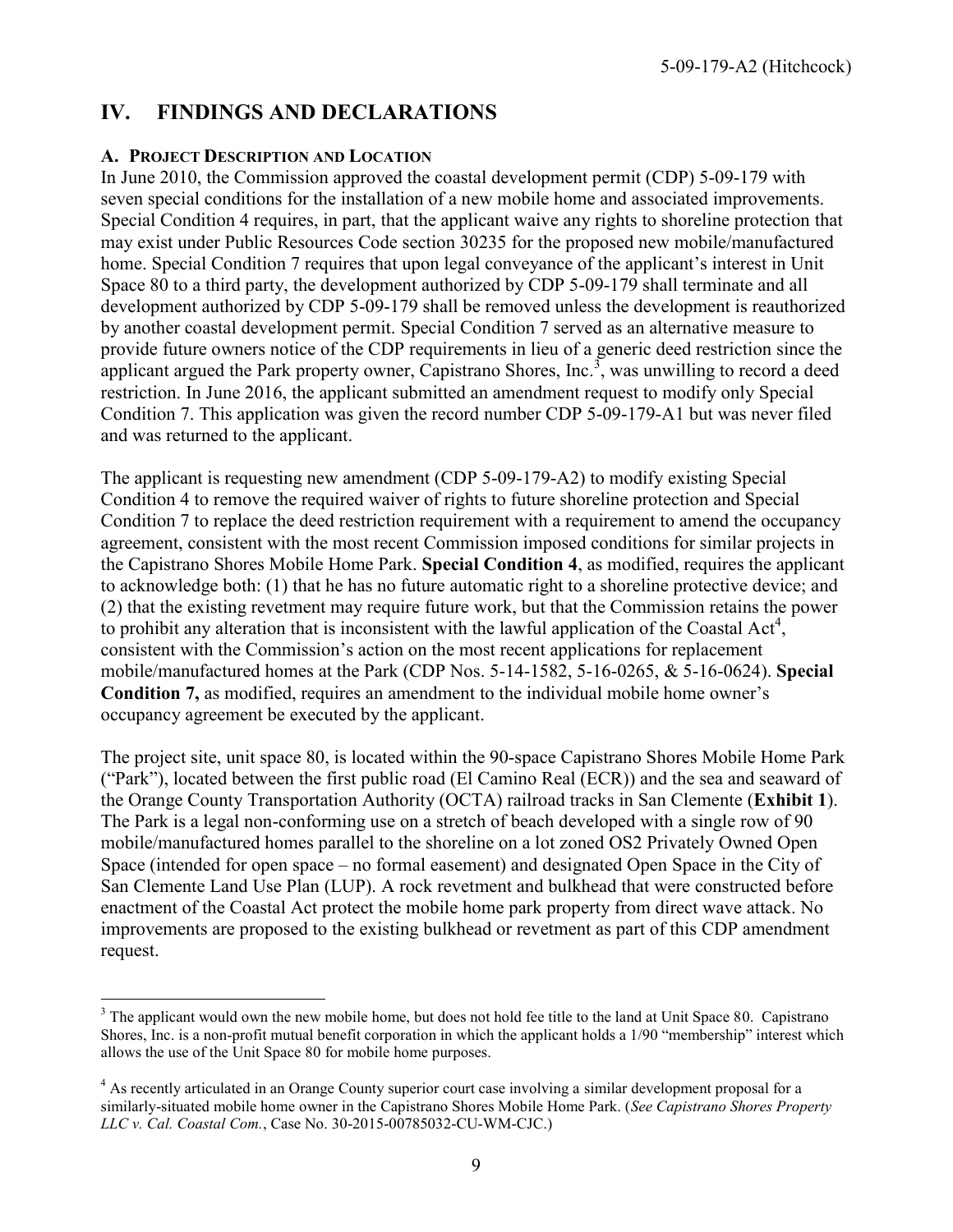# <span id="page-9-0"></span>**B. HAZARDS**

Section 30235 of the Coastal Act states in relevant part:

*Revetments, breakwaters, groins, harbor channels, seawalls, cliff retaining walls, and other such construction that alters natural shoreline processes shall be permitted when required to serve coastal-dependent uses or to protect existing structures or public beaches in danger from erosion, and when designed to eliminate or mitigate adverse impacts on local shoreline sand supply…* 

Section 30253 of the Coastal Act states, in relevant part:

*New development shall do all of the following:* 

*(a) Minimize risks to life and property in areas of high geologic, flood, and fire hazard.* 

*(b) Assure stability and structural integrity, and neither create nor contribute significantly to erosion, geologic instability, or destruction of the site or surrounding area or in any way require the construction of protective devices that would substantially alter natural landforms along bluffs and cliffs. …* 

Though just guidance here, the certified San Clemente Land Use Plan (LUP) also contains policies to address hazard areas. Policy VII.5 of the LUP reflects Section 30253 of the Coastal Act verbatim.

LUP Policy XV.4 states in relevant part:

*Designate lands for protection of significant environmental resources and protection of life and property from environmental hazards…* 

The project site is located within the 90-space Capistrano Shores Mobile Home Park ("Park"), located between the first public road (El Camino Real (ECR)) and the sea and seaward of the Orange County Transportation Authority (OCTA) railroad tracks in San Clemente. A pre-Coastal Act rock revetment and bulkhead protects the mobile home park property from direct wave attack. No improvements are proposed to the existing bulkhead or revetment. Coastal hazards associated with beachfront development include, but are not limited, to wave attack, erosion, sea level rise, flooding, and impacts to public beach access. In addition, a primary issue concerning coastal hazards is the potential expectation that the existing revetment may be augmented in the future to protect new development at the project site. Any seaward encroachment of the revetment would directly impact existing lateral public access along the shoreline and encroach onto State tidelands or lands subject to the public trust.

Under coastal development permit amendment application No. 5-09-179-A2, the applicant does not propose any changes or improvements to the existing bulkhead/revetment along the portion that protects the mobile home park. Any repair or maintenance, enhancement, reinforcement or other activity to the existing bulkhead/revetment is the responsibility of Capistrano Shores Inc., which owns the land that the Unit 80 mobile home occupies (and the other mobile home unit spaces) and all common areas in the mobile home park. The applicant is only responsible for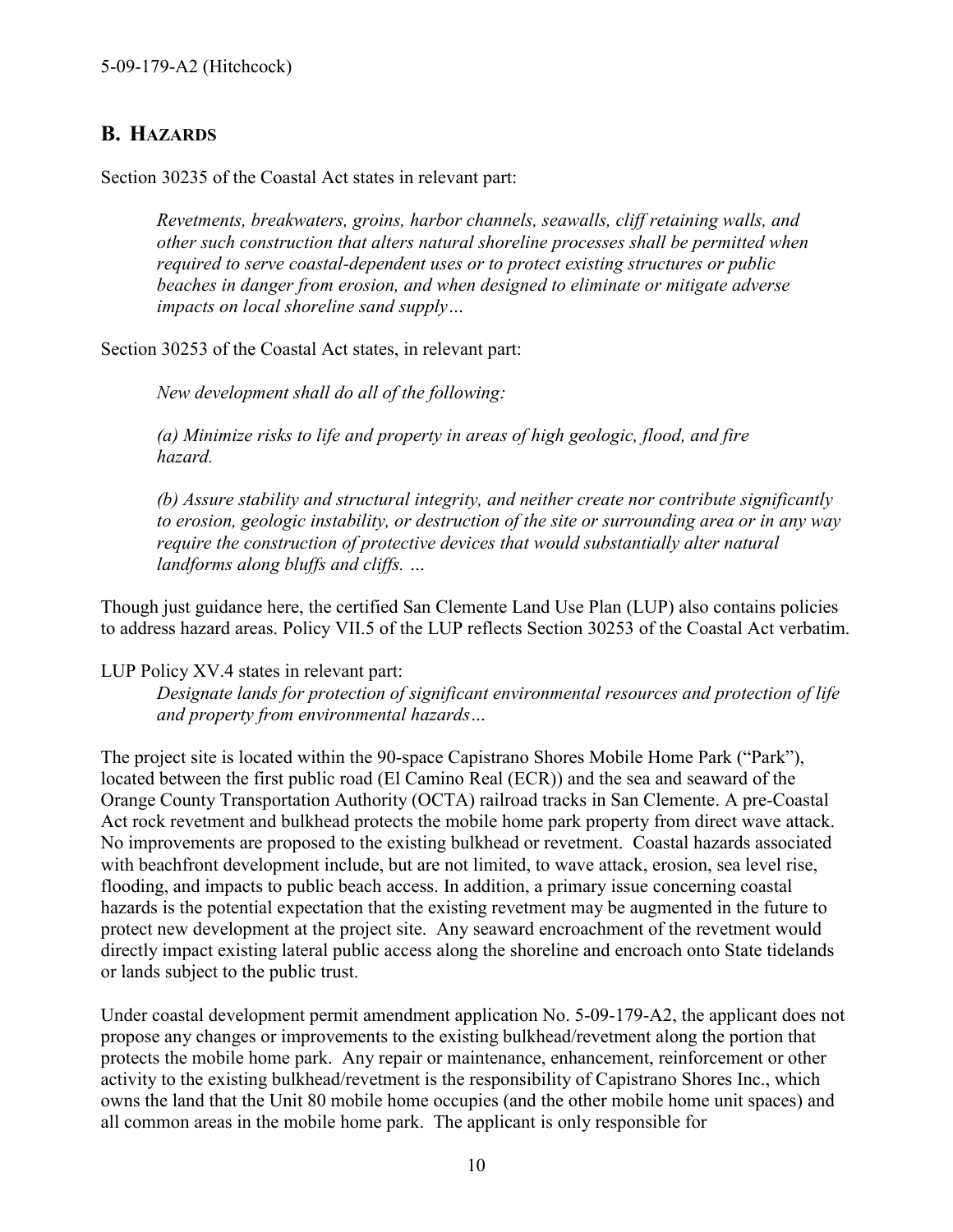repair/maintenance to the mobile home, landscape, and ancillary structures (i.e., decks, patios, and garden walls) on Unit 80. Capistrano Shores Inc. would be the applicant for the coastal development permit required for any modifications to the existing bulkhead/revetment that may be necessary to protect existing structures. Although the bulkhead/revetment that currently protects the mobile home park may require repair, maintenance, enhancement, or reinforcement in the future, **Special Condition 4**, as amended, requires that the applicant acknowledge that the Commission retains full power and discretion to prohibit any expansions or alterations thereof that would be inconsistent with the lawful application of the Coastal Act as articulated in a recent Orange County Court decision.

Regarding the latter point, a recent Orange County Superior Court opinion issued in late 2016, *Capistrano Shores Property LLC v, Cal. Coastal Com.*, Case No. 30-2015-00785032-CU-WM-CJC (the "Court Opinion") provided guidance on the Commission's authority to condition a similarlysituated project proposal in the Capistrano Shores Mobile Home Park with respect to shoreline protection, taking into consideration future coastal hazards (**[Exhibits 2 & 3](https://documents.coastal.ca.gov/reports/2018/8/f24a/f24a-8-2018-exhibits.pdf)**). Special Condition 4 has been drafted in conformance with, and in reference to, that Court Opinion. Although the Court Opinion involved the owner of Unit 12 in the Capistrano Shores mobile home park (not the current applicant for unit 80), and therefore is not binding on the current applicant as a matter of law, the applicant for Unit 80 is amenable to the same special condition ultimately imposed on the owners of Unit 12 following remand by the Court Opinion in that case. Furthermore, the erosion and flooding hazards at issue are identical for similarly-situated mobile home owners proposing similar development projects in the same mobile home park. Therefore, in drafting Special Condition 4 for the current project proposal, staff determined it to be reasonable to rely on and reference the Court Opinion.

Given that the applicant does not have an automatic right to expand or alter the revetment in ways that are inconsistent with lawful application of the Coastal Act (and the park owner may not choose to or be able to do so), the mobile home may need to be altered or removed in the future either in response to changes to the revetment or to threats posed by shoreline hazards. Therefore, **Special Condition 4** also establishes requirements related to response to future coastal hazards, including relocation and/or removal of structures that may be threatened in the future if any government agency has issued a permanent order that the structure is not to be occupied due to the threat of or actual damage or destruction to the premises resulting from waves, erosion, storm conditions, sea level rise, or other natural hazards in the future, and in the event that portions of the development fall to the beach before they are removed, requiring the applicant or successor(s) to remove all recoverable debris associated with the development from the beach and ocean and lawfully dispose of the material in an approved disposal site. Such removal shall require a coastal development permit.

Because the applicant does not own the land upon which Unit 80 is situated, the applicant cannot record a deed restriction. The Commission finds that if the deed restriction is not recorded against the parcel, it would not change or weaken the requirement for the applicant to acknowledge the risks and agree to remove the structure if it becomes unsafe for occupancy. The purpose of the deed restriction is simply to notify future owners of the permit conditions of approval. In June 2010, Commission staff brought forth its recommendation for approval of CDP 5-09-179 with a condition that required the recordation of a deed restriction. The applicant, however, indicated that the park property owner, Capistrano Shores Inc., was unwilling to record the deed restrictions recommended by Commission staff. Alternatively, the Commission imposed a condition to provide future owners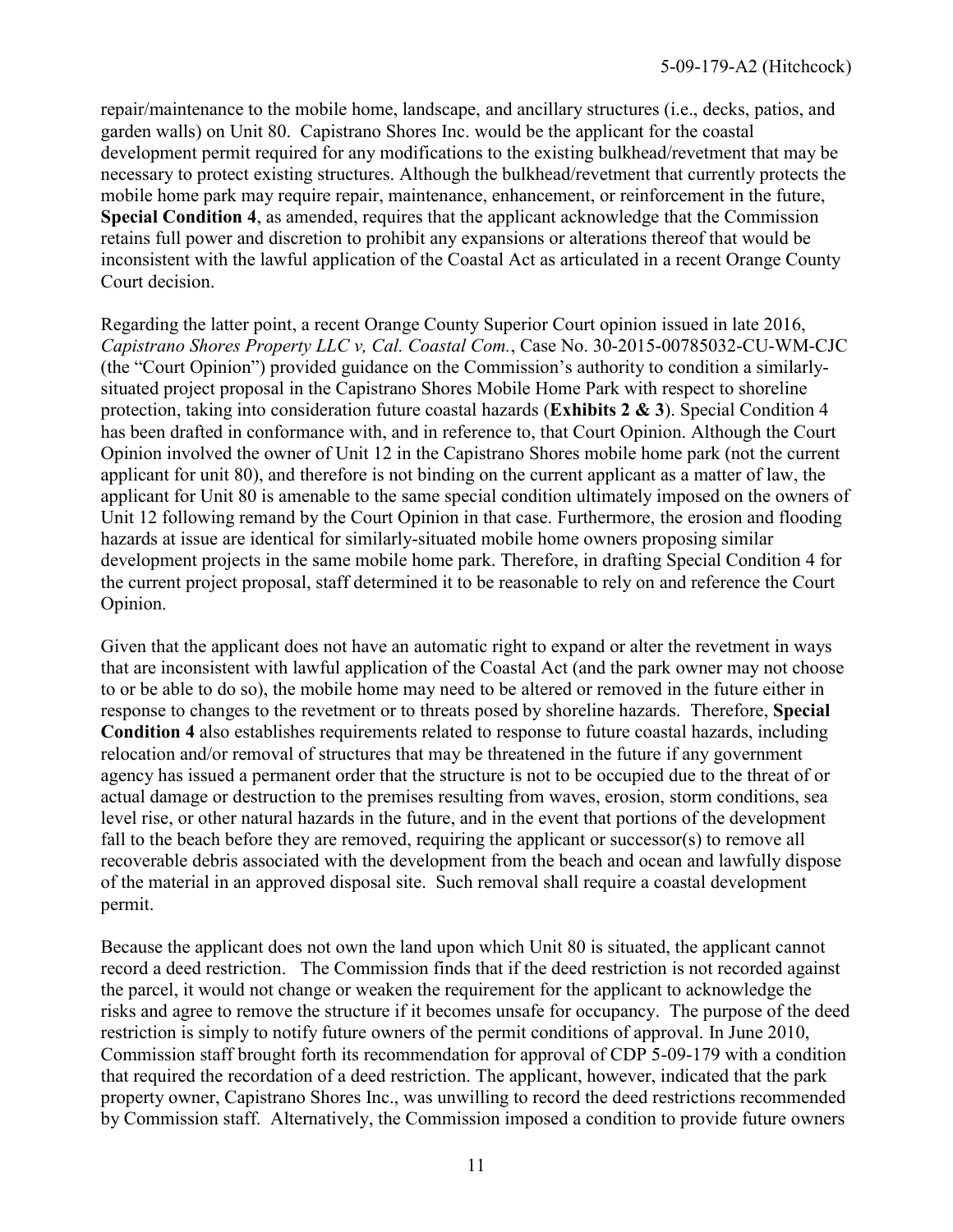#### 5-09-179-A2 (Hitchcock)

notice of the CDP requirements in lieu of a generic deed restriction through a "Termination or Reauthorization" special condition, which requires that upon legal conveyance of the applicant's interest in Unit Space 80, the development authorized by the underlying permit would terminate and all development authorized by the underlying permit would have to be removed unless the development is reauthorized by another coastal development permit.

Since the approval of CDP 5-09-179 in 2010, the Commission has reviewed and approved other coastal development permit applications for the replacement of mobile/manufactured homes at the Park and has imposed a newer alternative condition to ensure that future owners are notified. The applicant requests that the Commission replace the existing "Termination or Reauthorization" condition with this newer alternative condition. An Occupancy Agreement Amendment between the land owner and the applicant will serve to notify future owners or occupants of the new mobile home of the permit requirements, with the amendment stating that: (1) pursuant to this permit, the California Coastal Commission has authorized the placement of a mobile/manufactured home and related accessory structures, including without limitation, manufactured home foundation system and patio covers, on Unit 80, subject to terms and conditions that restrict the use and enjoyment of the manufactured home and related accessory structures located on Unit 80; and (2) the Special Conditions of this permit are restrictions on the use and enjoyment of the manufactured home and related accessory structures located on Unit 80. Thus, the Commission approves the request to amend **Special Condition 7**, replacing the existing "termination or reauthorization" condition with a condition requiring an amendment to the individual mobile home owner's occupancy agreement be executed by the applicant in place of the. The amended condition is consistent with recent Commission action in the Park.

Thus, as conditioned, the permit ensures that any prospective future owners of any of the development approved on Unit 80 pursuant to the coastal development permit, will receive notice of the restrictions and/or obligations imposed on the use and enjoyment of the land in connection with the authorized development, including the risks of the development and/or hazards to which Unit 80 is subject, and the Commission's immunity from liability. The amendment to the occupancy agreement will indicate that the California Coastal Commission has authorized development on Unit 80, subject to terms and conditions that restrict the use and enjoyment of Unit 80 only and does not restrict the remainder of the land that the mobile home park occupies.

Since the scope of the development in this case is limited to Unit 80, the Commission has focused discussion on the fact that its authorization for placement of a new mobile home on that space (and ancillary development) does not necessarily mandate or support any future requests for repair, maintenance, or expansion of shoreline protection if doing so would be inconsistent with the lawful application of the Coastal Act, considering the Coastal Act's policies and goals. In addition, representatives for Capistrano Shores, Inc. were previously notified that repair, maintenance or enhancement of the existing shoreline protection, if deemed necessary, should occur as part of a comprehensive plan for the entire mobile home park. The Capistrano Shores Mobile Home Park Homeowner Association submitted a coastal development permit application in February 2012 which in addition to park wide improvements, included maintenance of the existing shoreline protective device. That application has since remained incomplete, pending submittal of additional information regarding the bulkhead/rock revetment and project alternatives. Any such repairs/enhancements should occur within the mobile home park's private property and not further encroach onto the public beach. No additional shoreline protective devices should be constructed for the purpose of protecting ancillary improvements (e.g., patios, decks, fences, landscaping, etc.)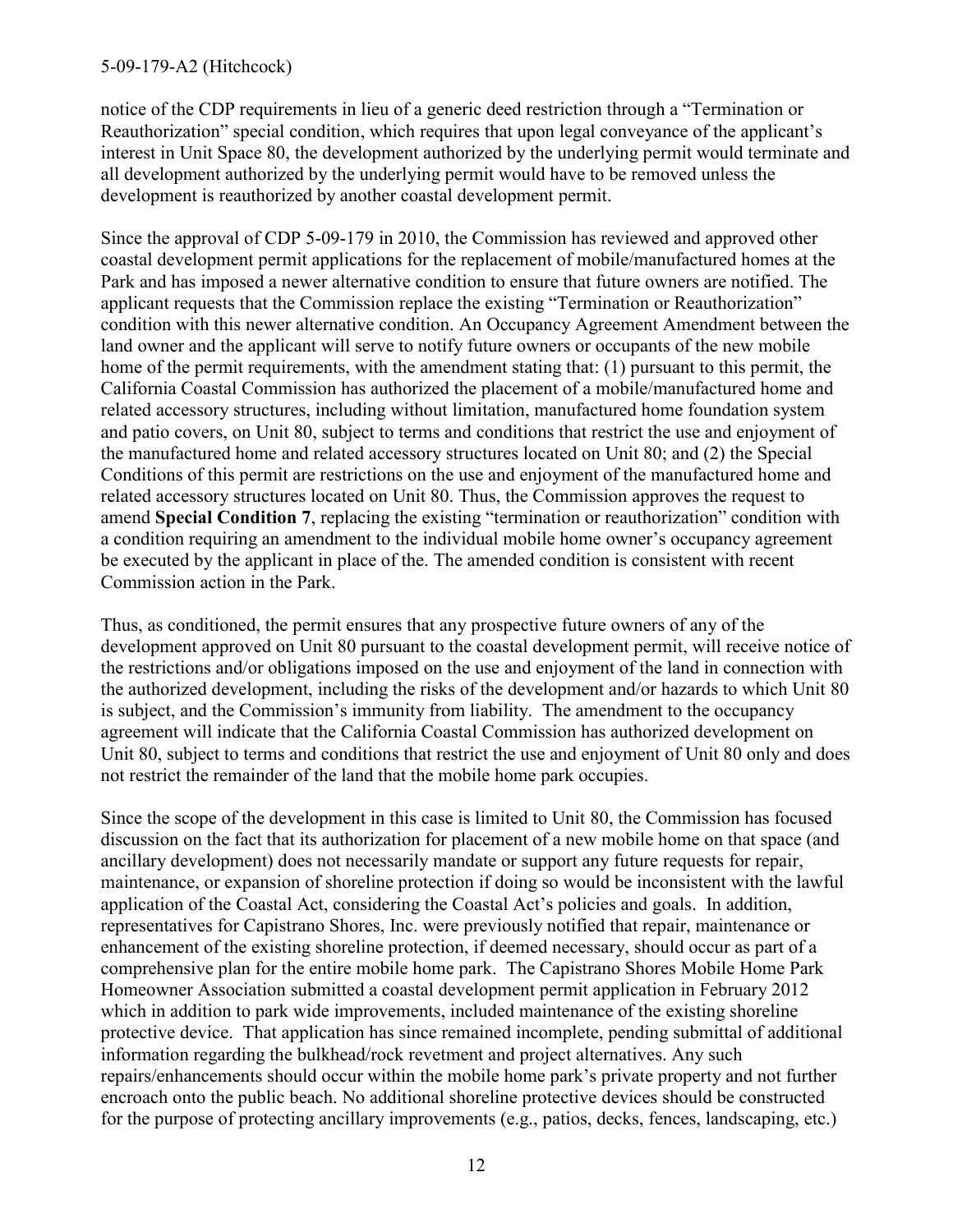located between the mobile home and the ocean. For any type of future shoreline hazard response, alternatives to the shoreline protection must be considered that will eliminate impacts to coastal and recreational resources including, but not limited to, scenic visual resources, recreation, and shoreline processes. Alternatives would include but are not limited to: relocation and/or removal of all or portions of the mobile home and ancillary improvements that are threatened, and/or other remedial measures capable of protecting the mobile home without shoreline stabilization devices. Alternatives must be sufficiently detailed to enable the Coastal Commission to evaluate the feasibility of each alternative, and whether each alternative is capable of protecting a mobile home that may be in danger from erosion and other coastal hazards.

# <span id="page-12-0"></span>**C. PUBLIC ACCESS**

Section 30210 of the Coastal Act states:

*In carrying out the requirement of Section 4 of Article X of the California Constitution, maximum access, which shall be conspicuously posted, and recreational opportunities shall be provided for all the people consistent with public safety needs and the need to protect public rights, rights of private property owners, and natural resource areas from overuse.* 

Section 30212 of the Coastal Act states, in relevant part:

 *(a) Public access from the nearest public roadway to the shoreline and along the coast shall be provided in new development projects except where: …* 

 *(2) Adequate access exists nearby …* 

Section 30213 of the Coastal Act states:

 *Lower cost visitor and recreational facilities shall be protected, encouraged, and, where feasible, provided. Developments providing public recreational opportunities are preferred.* 

Section 30223 of the Coastal Act states:

*Upland areas necessary to support coastal recreational uses shall be reserved for such uses, where feasible.* 

Furthermore, the San Clemente Land Use Plan contains policies regarding public coastal access, including the following:

LUP Policy IX.14 mirrors Section 30212 of the Coastal Act.

LUP Policy IX.15 states in relevant part:

*New developments lying between the first public roadway and the shoreline shall provide both physical and visual access to the coastline.* 

As shown in **[Exhibit 1](https://documents.coastal.ca.gov/reports/2018/8/f24a/f24a-8-2018-exhibits.pdf)**, the proposed project site is located between the first public road and the sea directly seaward of the OCTA railroad tracks.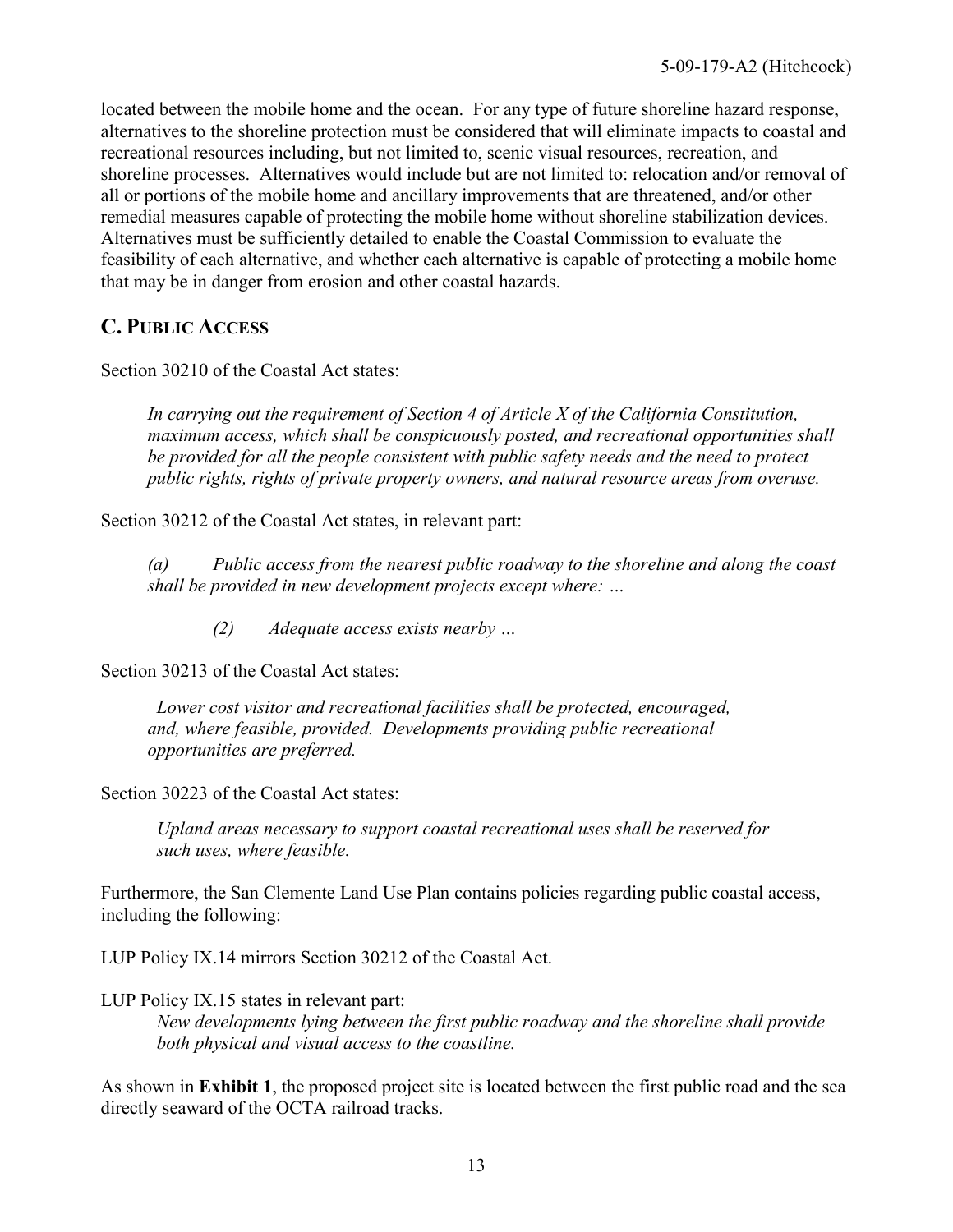The adjacent North Beach area is a heavily used public beach. North Beach is a popular regional coastal access point as it is located along a popular regional bike route along El Camino Real, it is also the trailhead to the popular San Clemente Coastal Trail, and is the site of a Metrolink/Amtrak train stop. Because of the supply of public parking, popularity of the adjacent North Beach area, and the location of vertical access north of the mobile home park at Poche Beach, the public beach in front of the mobile home park is used by sunbathers, and beach strollers, and the beach is a popular surfing location.

The beach in front of this site, and the mobile home park, is narrow, varying from a few feet to 70 feet, depending on the season. High tide extends up to the existing rock revetment which makes public access difficult to impossible during high tide. Because of the narrow beach in this location, allowing a future shoreline protective device to protect a new residential structure could adversely impact public access by occupying existing sandy beach and deprive the beach of sand renourishment.

Shoreline protective devices are all physical structures that occupy space. When a shoreline protective device is placed on a beach area, the underlying beach area cannot be used as beach. This generally results in the privatization of the public beach and a loss of space in the public domain such that the public can no longer access that public space. The encroachment also results in a loss of sand and/or areas from which sand generating materials can be derived. The area where the structure is placed will be altered from the time the protective device is constructed, and the extent or area occupied by the device will remain the same over time, until the structure is removed or moved from its initial location. Coastal shoreline experts generally agree that where the shoreline is eroding and armoring is installed, the armoring will eventually define the boundary between the sea and the upland.

In addition, sea level has been rising for many years. Also, there is a growing body of evidence that there has been an increase in global temperature and that acceleration in the rate of sea level rise can be expected to accompany this increase in temperature. The best available science at this time, consisting of the 2018 Update to the Ocean Protection Council's *State of California Sea-Level Rise Guidance, 2018 Update* and the April 2017 Update to the *Rising Seas in California: An Update on Sea-Level Rise Science*, predicts that sea level in this region could rise between 2.1 and 6.7 feet by 2100 (some shoreline experts have more recently indicated that sea level could rise 5.7 to 6.9 feet by the year 2100). Mean sea level affects shoreline erosion in several ways, and an increase in the average sea level will exacerbate all of these conditions. On the California coast the effect of a rise in sea level will be the landward migration of the intersection of the ocean with the shore, leading to a faster loss of the beach as the beach is squeezed between the landward migrating ocean and the fixed backshore.

Given the foregoing potential impacts to access and shoreline sand supply that a shoreline protective device would cause (among other coastal resource impacts), the applicant would be taking a risk by relying on future alterations to the existing revetment which may not be approved. To adequately protect public access, recreation, and shoreline sand supply, especially in light of probable future sea level rise, **Special Condition 4,** as amended**,** requires the applicant to acknowledge that he has no future automatic right to a shoreline protective device and further requires the applicant to acknowledge the risk that, although the existing revetment may warrant alterations in the future to respond to coastal hazards, the Commission retains the authority to deny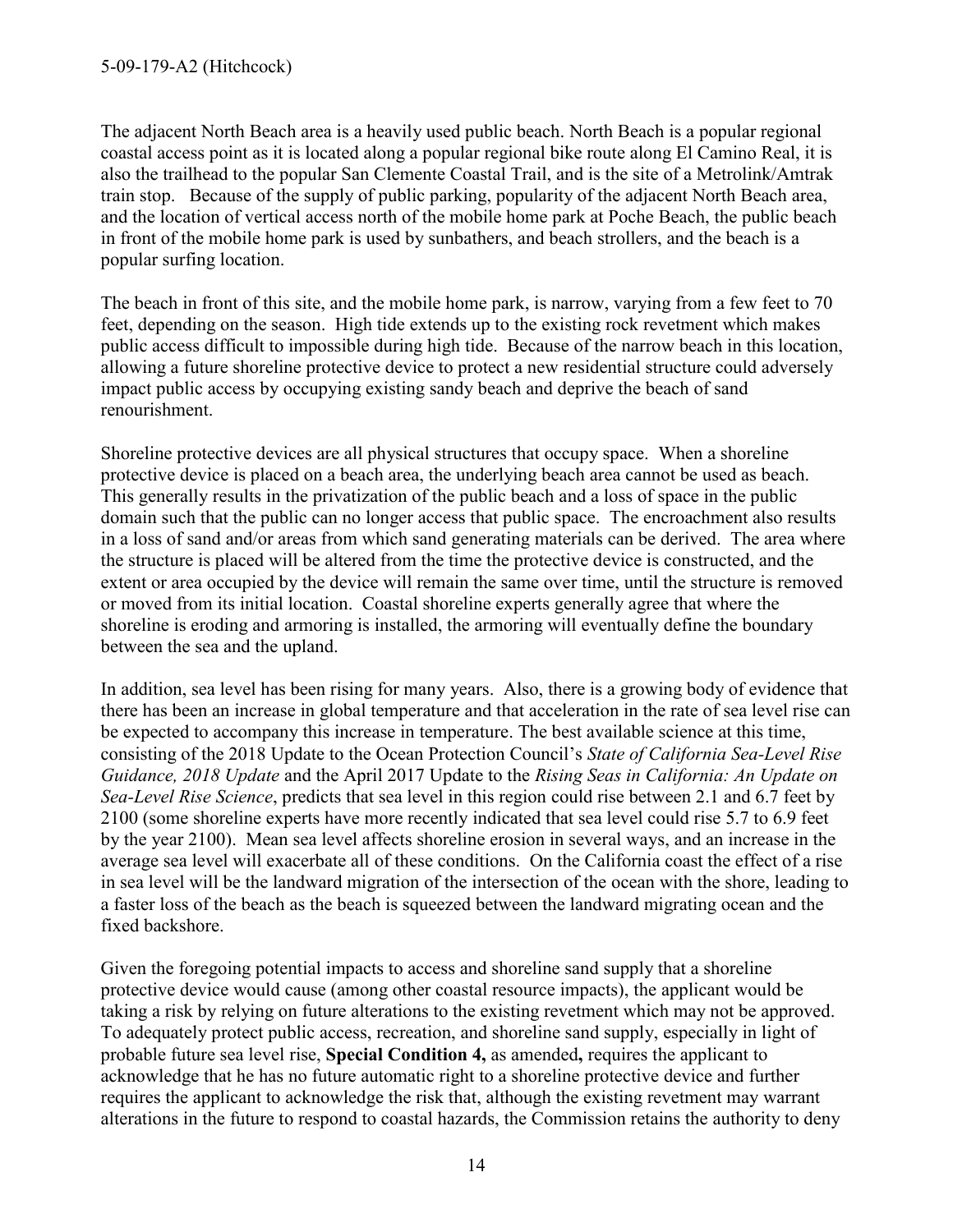any future request for such alteration or expansion that is inconsistent with the lawful application of the Coastal Act as articulated in the Court Opinion.

#### <span id="page-14-0"></span>**D. LOCAL COASTAL PROGRAM**

Section 30604(a) of the Coastal Act provides that the Commission shall issue a coastal development permit only if the project will not prejudice the ability of the local government having jurisdiction to prepare a Local Coastal Program that conforms to Chapter 3 policies of the Coastal Act. The Commission certified the Land Use Plan for the City of San Clemente on May 11, 1988, and certified an amendment approved in October 1995. On April 10, 1998, the Commission certified with suggested modifications the Implementation Plan portion of the Local Coastal Program. The suggested modifications expired on October 10, 1998. The City re-submitted on June 3, 1999, but withdrew the submittal on October 5, 2000. In March 2016, the City submitted an amendment application requesting a compressive update of the LUP. On February 8, 2018, the Commission approved a comprehensive LUP update with suggested modifications and additional revisions. On April 13, 2018, the Commission adopted the revised findings to the comprehensive LUP update and determined that the findings were in support of the Commission's February 8, 2018 action. However, certification of the comprehensive LUP update is still pending.

The proposed amendment request is consistent with the policies contained in the certified Land Use Plan and with the Chapter 3 policies of the Coastal Act. Therefore, approval of proposed amendment request will not prejudice the City's ability to prepare a Local Coastal Program for San Clemente that is consistent with the Chapter 3 policies of the Coastal Act as required by Section 30604(a).

#### **E. CALIFORNIA ENVIRONMENTAL QUALITY ACT**

Section 13096 of Title 14 of the California Code of Regulations requires Commission approval of Coastal Development Permits to be supported by a finding showing the permit, as conditioned by any conditions of approval, is consistent with any applicable requirements of the California Environmental Quality Act (CEQA). Section 21080.5(d)(2)(A) of CEQA prohibits approval of a proposed development if there are feasible alternatives or feasible mitigation measures available that would substantially lessen any significant adverse effect that the activity may have on the environment.

The proposed amendment affects only special conditions 4 (relating to shoreline protective devices) and 7 (relating to termination and reauthorization/occupancy agreement) and does not authorize any new activity or development. As such, as conditioned by the original coastal development permit and amendment and herein, the proposed amendment to CDP No. 5-09-179 is consistent with the public access, water quality and visual resource protection policies of the Coastal Act and there are no feasible alternatives or additional feasible mitigation measures available that would substantially lessen any significant adverse effect that the activity may have on the environment. Therefore, the Commission finds that the proposed project, as conditioned to mitigate the identified impacts, is the least environmentally damaging feasible alternative and is consistent with the requirements of the Coastal Act and CEQA.